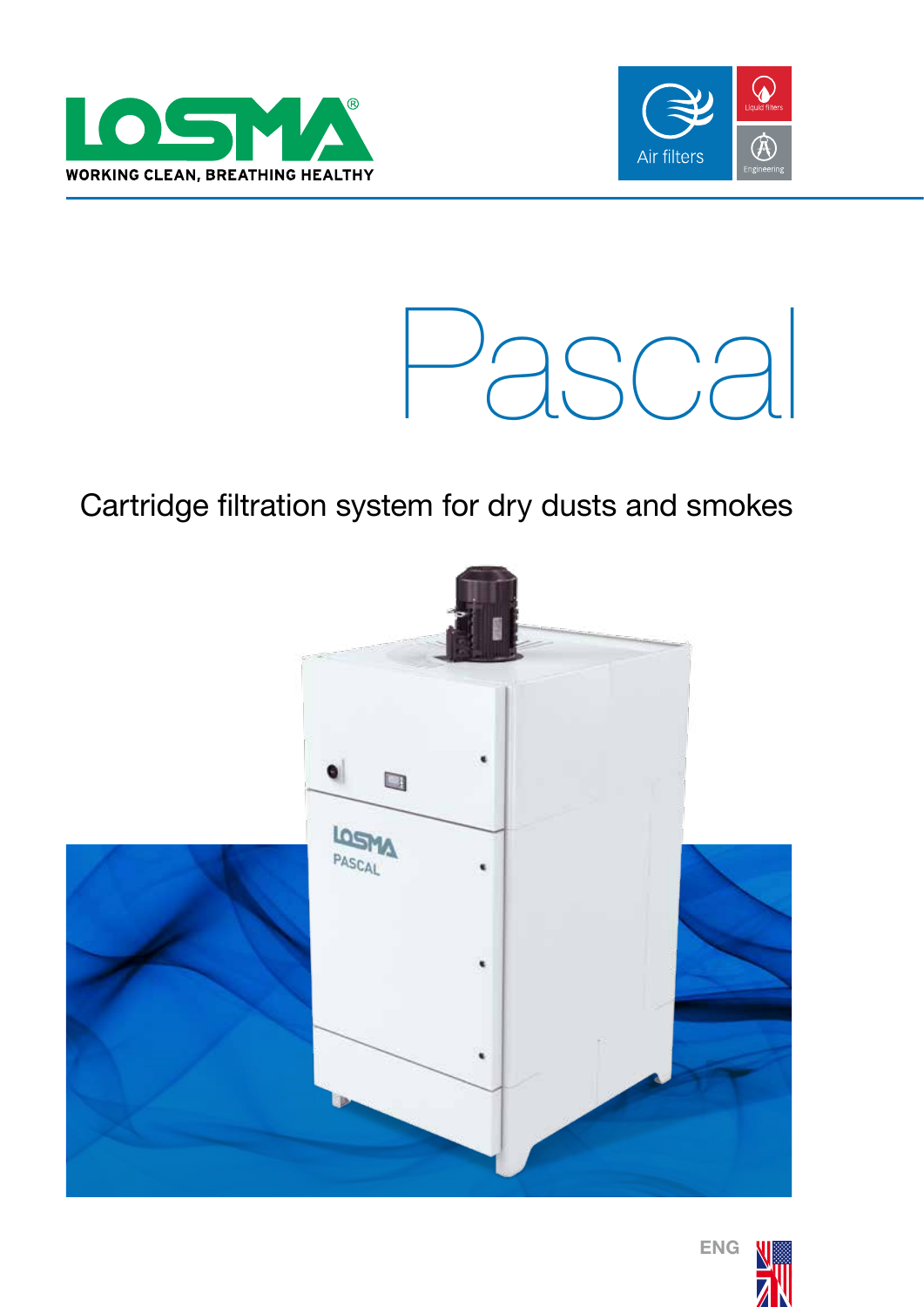# $\bigcup_{i=1}^{n}$

The new Pascal filter series are designed for the filtration of dust and smoke deriving from many machining processes.

The filtration module has specially been conceived for the industrial sector, where its important features lie in sturdiness, reliability and easiness of running and maintenance.

It is available in 3 sizes with flow rates ranging from  $3.000$  to  $9.000$  m<sup>3</sup>/h and with increasing filtration efficiency rates to reach 99,97%.



LOSMA grants that every single system is tested through strict control procedures. Every unit is provided with a qualitative and functional test certificate.

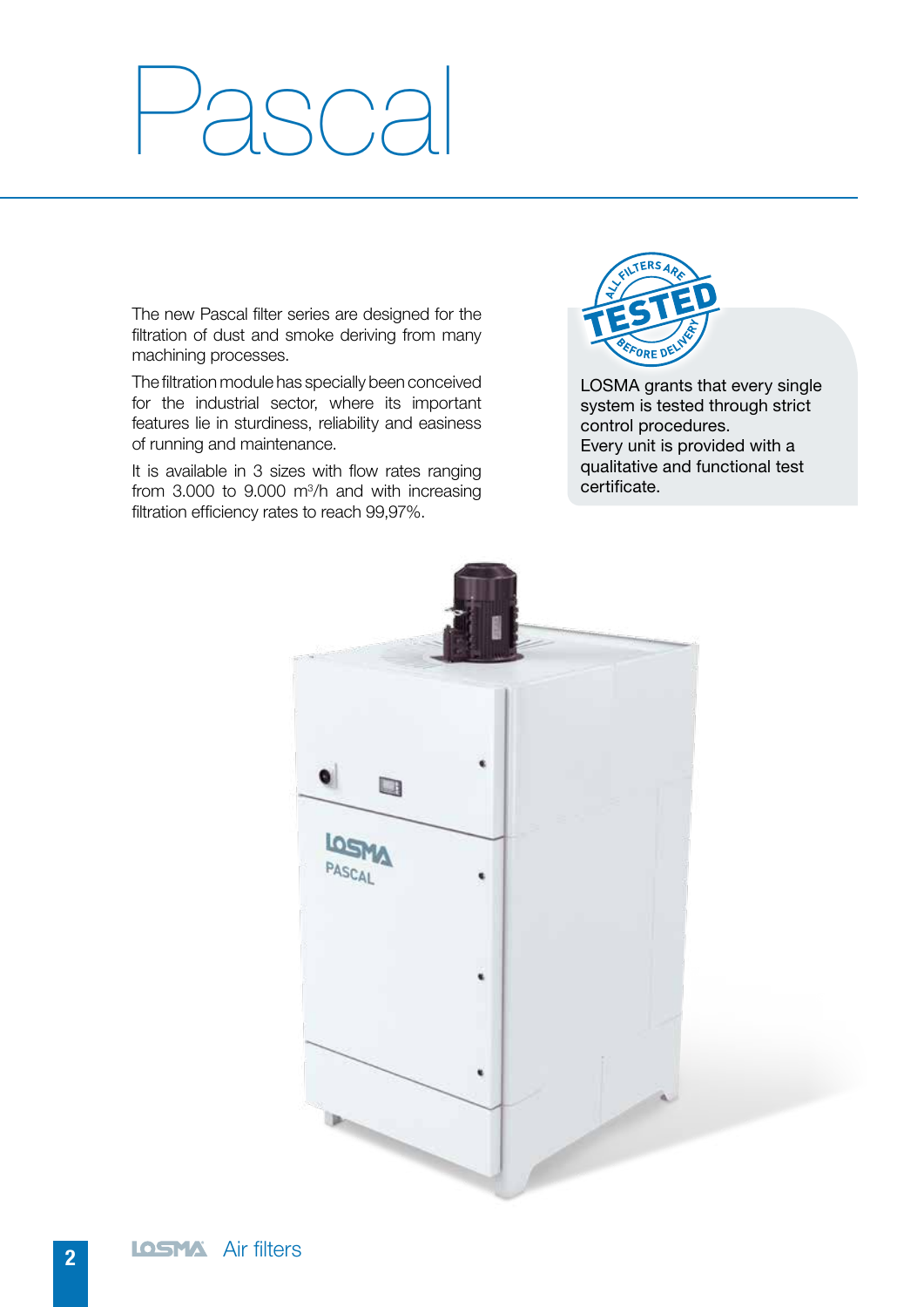

## Working principles



- The air entry section, which connects the piping to the filter, consists in a large section which serves as a calming chamber (A). 1
- 2 The following area consists of a chamber which houses the filter elements, cartridge with folds  $(B)$  with a high filtration surface. with F9 efficiency of 95%, withholding the finer impurities.
- 3 These cartridges are kept in perfect conditions from a programmable electronic cleaning system using compressed air (C) for counter-washing, which monitors continuously ΔP and manage sequentially the opening of electro-valves and the consequent cleaning cycles conserving

compressed air consumption, contained in the storage reservoir. The program controller is equipped with a visual display for the visualization of main functionalities and the alarm limit planning.

4 The horizontal positioning of cartridges allows fast and quick maintenance, access to the filtration chamber is possible through a hinged door. Filter removal is easy, quick and clean, because the dirty chamber is separated from the clean section by a panel which also serves as a support structure for the filter elements. Dust is collected in a large tank  $(D)$ , which can easily be moved with mechanical lift.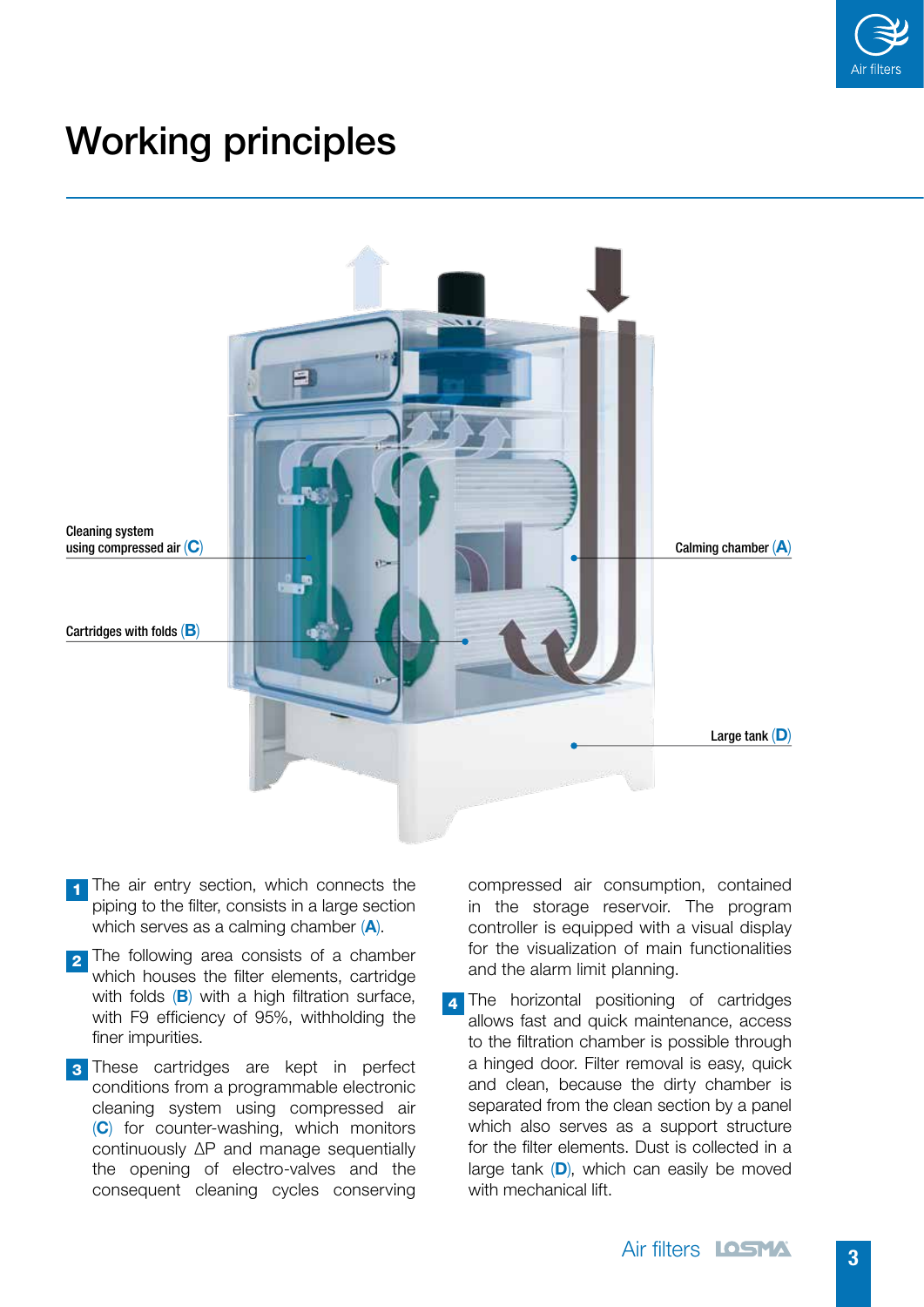# **Plus**





The use of filters with increasing filtration efficiency rate allows the implementation of Pascal in all modern mechanical machining, from the more simple to heavy duty operations. The 3 different available versions and relative suction power of Pascal enable to choose a solution which is always relevant to specific requirements without energy waste for oversized systems or, on the contrary, for systems which are not adequately dimensioned.





#### PROGRAMMABLE ELECTRONIC SYSTEM

Permits the cleaning in counter-washing of cartridges using compressed air. It monitors continuously the ΔP and manages the sequential opening of electro-valves and the cleaning cycles. In this way the system economize the compressed air contained into the tank. It has a digital display to visualize the main functions and setting the alarm limit.

#### GREAT SUCTION POWER

the use of high efficiency centrifugal fans and the high flow rates generated enable the Pascal series to be implemented for suction and filtration of large machine tools and for centralized systems.



## FAST AND EASY MAINTENANCE

Access to the filtration section is very easy and quick, without having to unscrew or disassemble anything. Simply unlock and open the hinged door to access the filters, which can easily be extracted and replaced in a short time.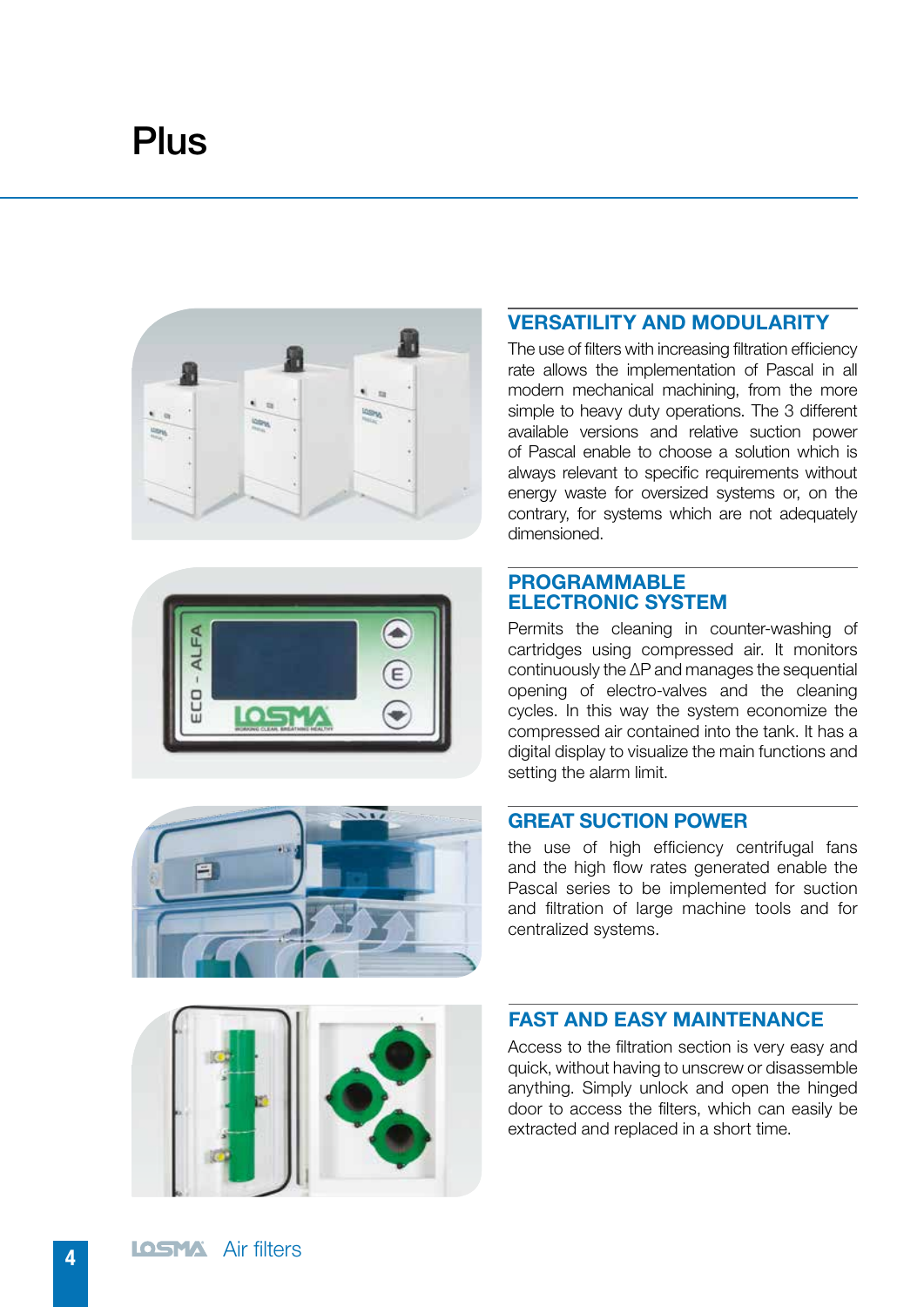

# Technical data



| <b>MODELS</b>          | Dimensions (mm) |      |      |                |                |                |                |  |  |
|------------------------|-----------------|------|------|----------------|----------------|----------------|----------------|--|--|
|                        | A               | B    | н    | H <sub>1</sub> | H <sub>2</sub> | H <sub>3</sub> | H <sub>4</sub> |  |  |
| PASCAL 3000            | 1000            | 1420 | 1940 | 195            | 380            | 710            | 930            |  |  |
| PASCAL 4000            | 1200            | 1470 | 1940 | 240            | 380            | 710            | 930            |  |  |
| <b>PASCAL 5000</b>     | 1200            | 1470 | 1940 | 255            | 380            | 710            | 930            |  |  |
| <b>PASCAL 6000 (*)</b> | 1500            | 1520 | 2450 | 170            | 650            | 980            | 1200           |  |  |
| <b>PASCAL 7000 (*)</b> | 1500            | 1520 | 2450 | 195            | 650            | 980            | 1200           |  |  |
| <b>PASCAL 9000 (*)</b> | 1500            | 1520 | 2450 | 305            | 650            | 980            | 1200           |  |  |

\*With external electrical panel.

| <b>MODELS</b>          | Max air flow*<br>(m <sup>3</sup> /h) | Head<br>(mmH <sub>0</sub> ) | <b>Power</b><br>(kW) | $N^{\circ}$<br>Cartridges | <b>Filtration</b><br>surface | Noise level<br>$(dBa)$ ** | (rpm)   | <b>RPM</b> |
|------------------------|--------------------------------------|-----------------------------|----------------------|---------------------------|------------------------------|---------------------------|---------|------------|
|                        | $50$ (Hz) / 60 (Hz)                  |                             | 50 (Hz) / 60 (Hz)    |                           | $(m^2)$                      |                           | 50 (Hz) | $60$ (Hz)  |
| <b>PASCAL 3000</b>     | 3000                                 | 180                         | 2,2                  | 3                         | 36                           | <80                       | 2850    | 3420       |
| PASCAL 4000            | 4000                                 | 160                         | 3                    | 4                         | 48                           | <80                       | 2900    | 3480       |
| <b>PASCAL 5000</b>     | 5000                                 | 240                         | 4                    | 5                         | 60                           | <80                       | 2910    | 3490       |
| <b>PASCAL 6000 (*)</b> | 6000                                 | 180                         | 5,5                  | 6                         | 72                           | <80                       | 2890    | 3470       |
| <b>PASCAL 7000 (*)</b> | 7000                                 | 280                         | 7,5                  |                           | 84                           | <80                       | 2890    | 3470       |
| <b>PASCAL 9000 (*)</b> | 9000                                 | 170                         | 11                   | 9                         | 108                          | < 80                      | 2930    | 3520       |

\*With external electrical panel. \*\*With soundproofing box. (Excluding cleaning phase)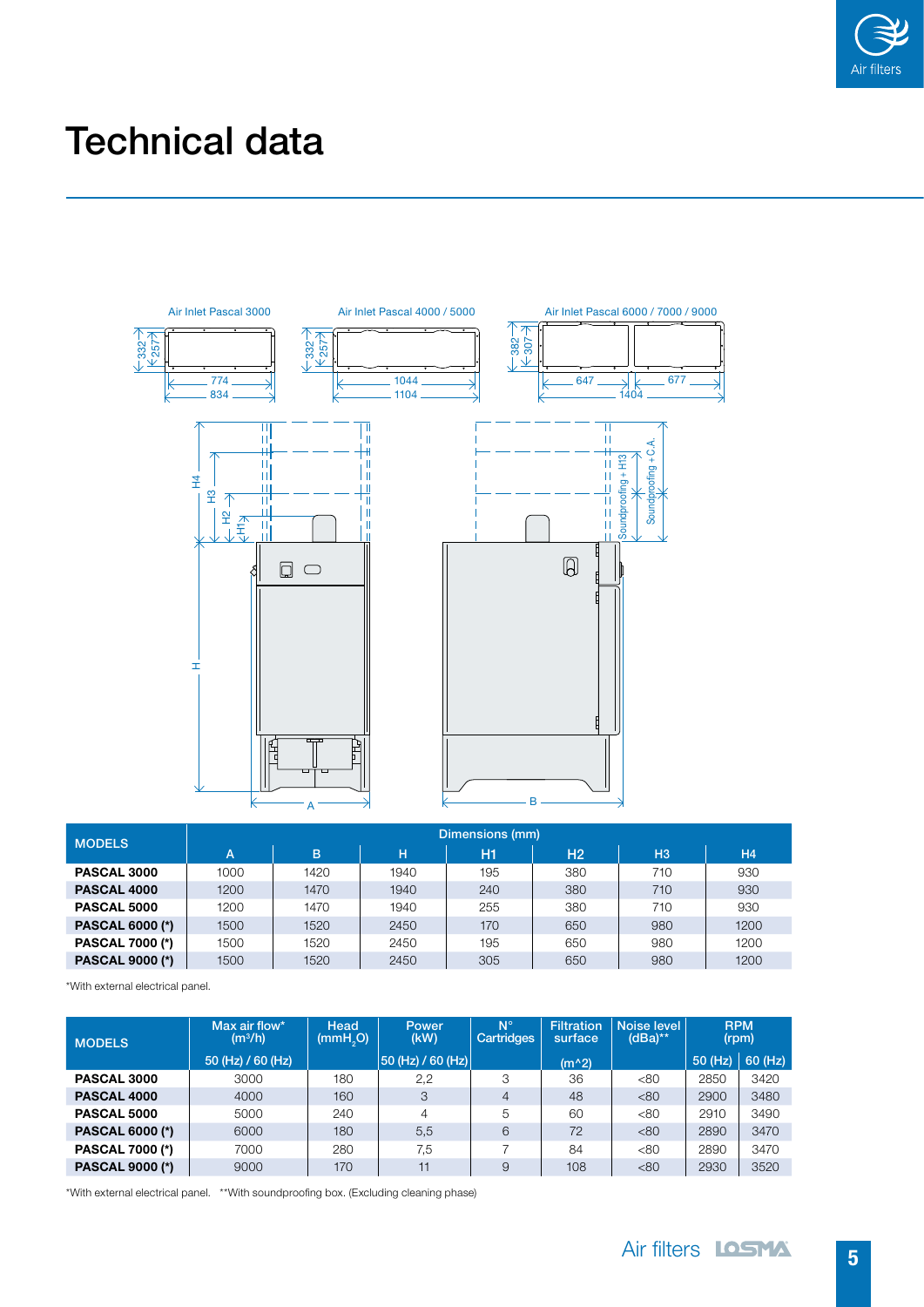# **Optional**

### Absolute filter H13

To obtain a very high filtration level, 99,97% according to norm EN 1822. Particularly suitable for micro-mists and smokes.

## Carbon filter

Activated carbons for removal of odors from previously filtered air.



## Installations

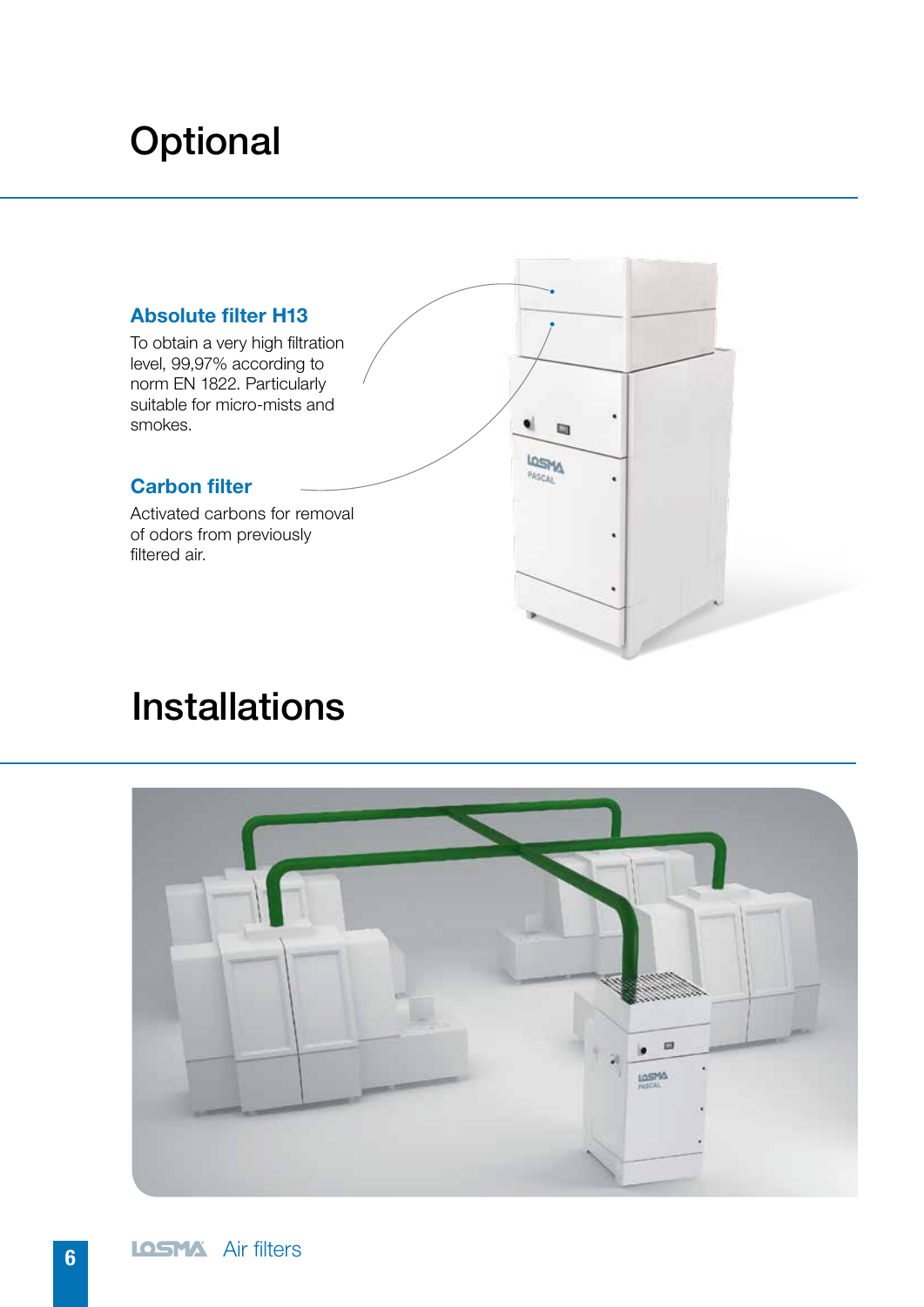

# Pascal-M

The new Pascal M filter

series are designed for the filtration of dusts and smokes **FORE DE** deriving from many machining processes. The filtration module has specially been conceived for the industrial sector, where important features lie in its certificate.sturdiness, reliability and easiness of conduction and maintenance. It is available in 2 sizes with flow rates of 1.500 and 2.500 mc/h with increasing filtration rates to reach 99,97%. PASCAL-M



LOSMA grants that every single system is tested through strict control procedures. Every unit is provided with a qualitative and functional test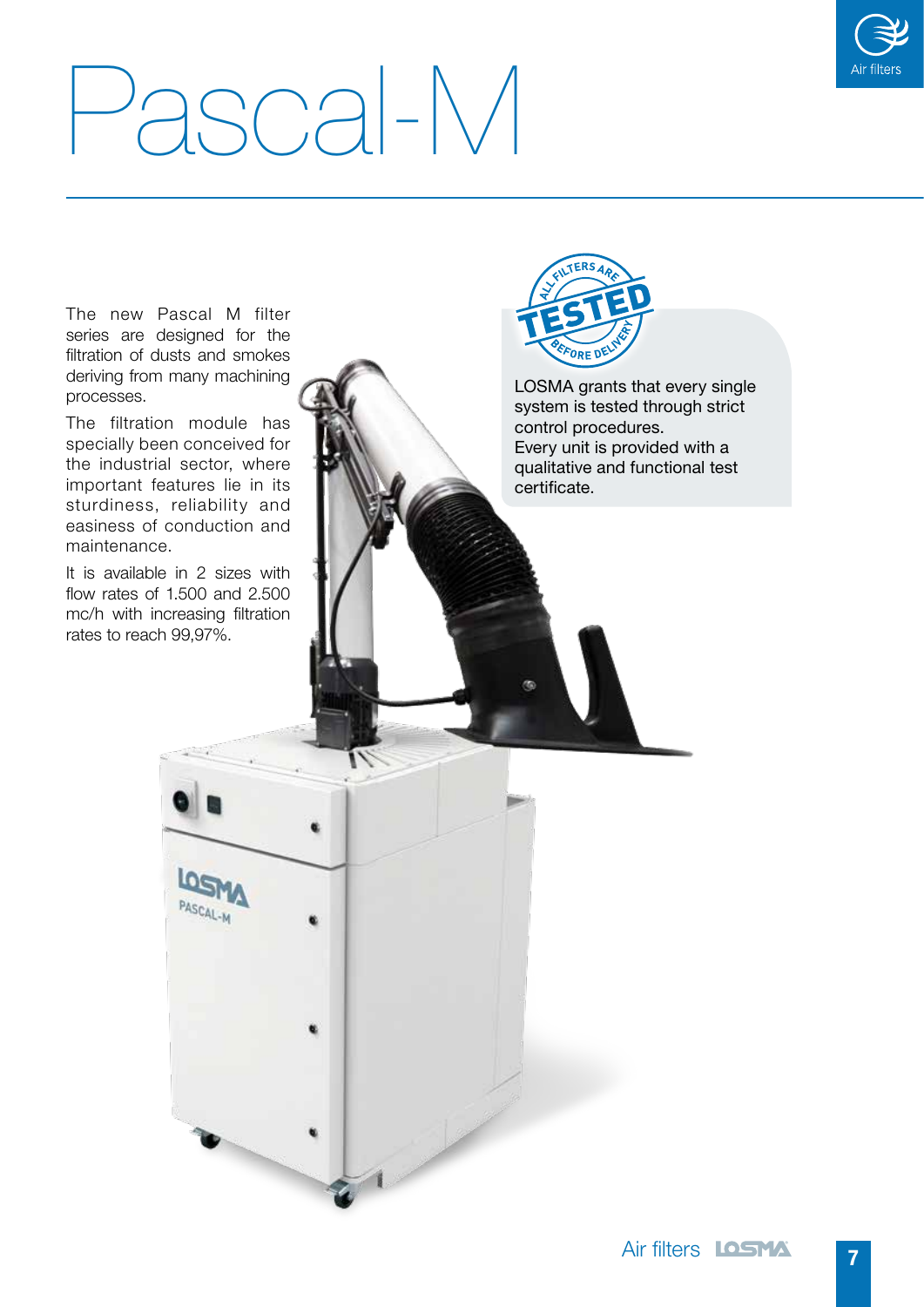## Working principles



- 1 The air entry section, which connects the piping or the suction arm (optional), consists in a large section which serves as a calming chamber (A).
- 2 The following area consists of a chamber which houses the filter elements, cartridge with folds  $(B)$  with a high filtration surface, with F9 efficiency of 95%, withholding the finer impurities.
- 3 These cartridges are kept in perfect conditions from a cleaning system (optional) using compressed air  $(C)$ , consisting in a Timer which manage the opening of the

electro-valves positioned on the storage reservoir and the cleaning cycles.

**4** The horizontal positioning of cartridges allows a fast access and a quick maintenance, access to the filtration chamber is possible through a hinged door. Filter removal is easy, quick and clean, because the dirty chamber is separated from the clean section by a panel which also serves as a support structure for the filter elements. Dusts are collected in a collection tank  $(D)$ , which can easily be removed and emptied. The filtration group is equipped with a trolley in order to be moved into the workshop.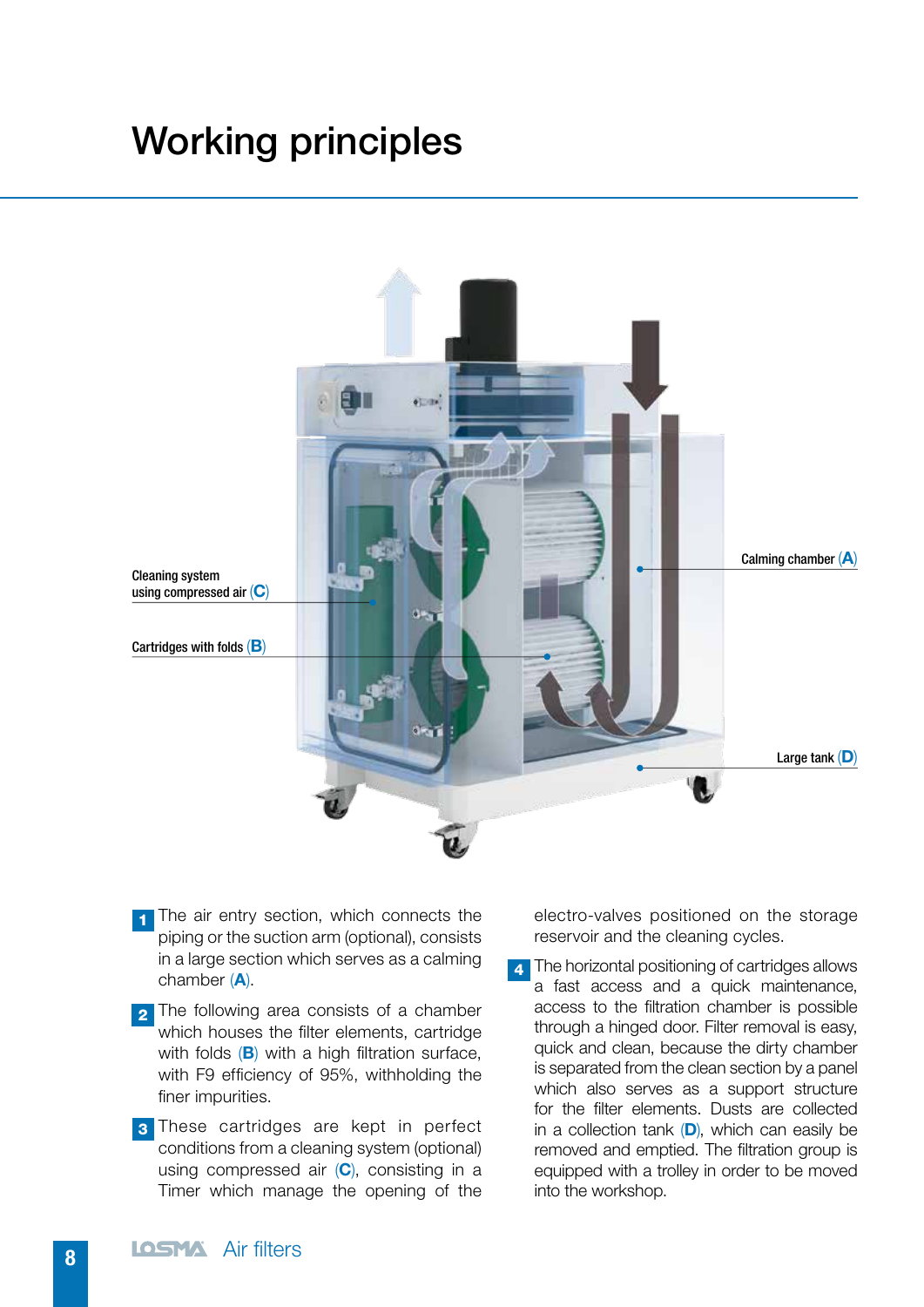

## **Plus**



## VERSATILITY AND MANEUVERABILITY

Pascal-M is available in two versions with different flow rates and can be equipped with different post-filtration accessories and an articulated arm. It is mounted on a trolley allowing an easy transport.



### LONG LASTING FILTERS

The wide filtration surface used and the automatic cleaning system (optional) grants long lasting filters and saving for spare parts and maintenance management.



#### GREAT SUCTION POWER

The use of high efficiency centrifugal fans allows Pascal-M to generate great suction powers with reduced energy consumption.



#### FAST AND EASY MAINTENANCE

Access to the filtration section is very easy and quick, without having to unscrew or disassemble anything. Simply unlock and open the hinged door to access the filters, which can easily be extracted and replaced in a short time.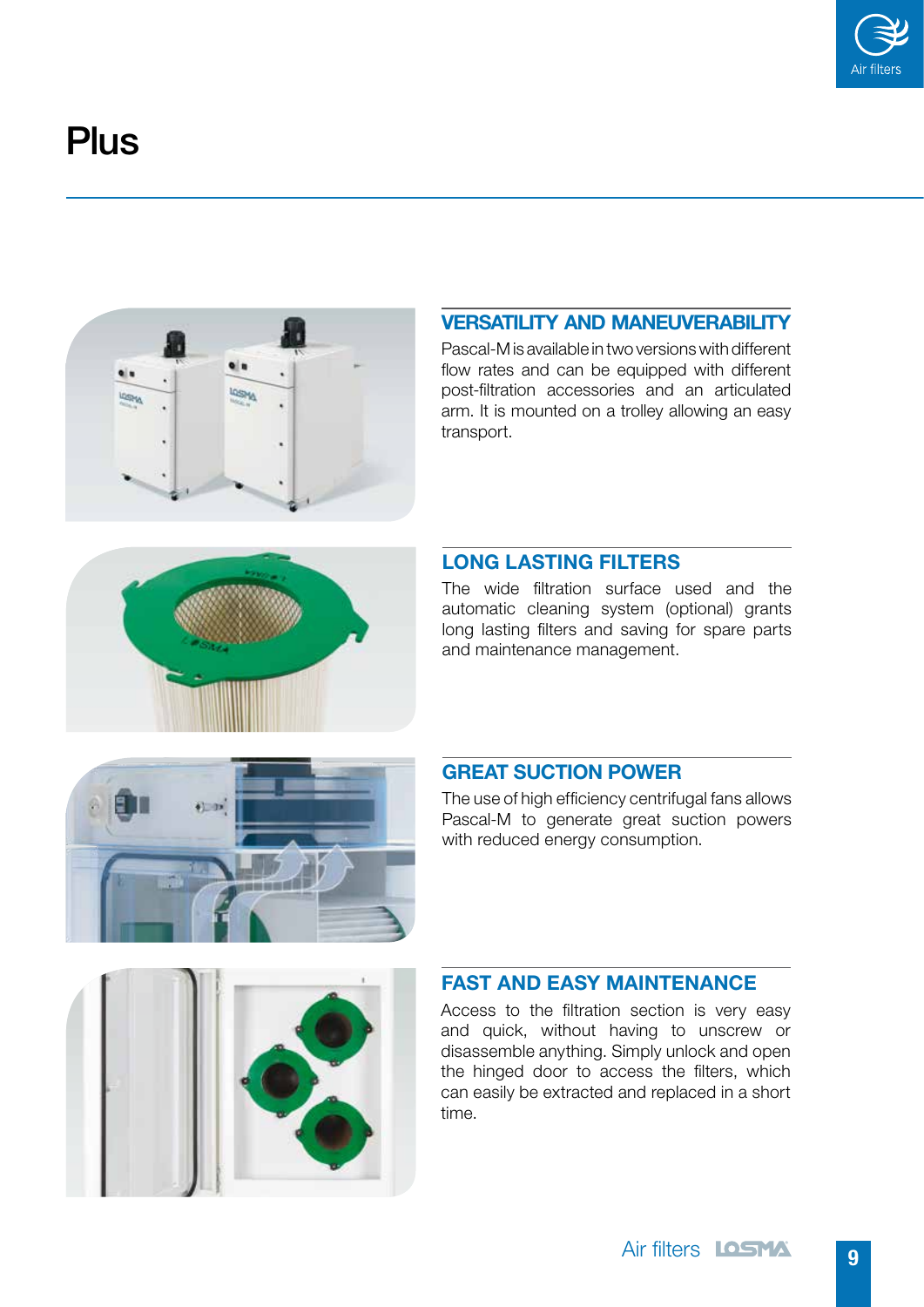## Technical data



| <b>MODELS</b>        | Dimensions (mm) |      |      |      |     |                |                |           |  |  |
|----------------------|-----------------|------|------|------|-----|----------------|----------------|-----------|--|--|
|                      |                 | B    | C.   |      | H1  | H <sub>2</sub> | H <sub>3</sub> | <b>H4</b> |  |  |
| <b>PASCAL 1500 M</b> | 800             | 1200 | 1200 | 1400 | 250 | 300            | 630            | 850       |  |  |
| <b>PASCAL 2500 M</b> | 800             | 1200 | 1200 | 1400 | 300 | 300            | 630            | 850       |  |  |

| <b>MODELLI</b> | Max air flow*<br>(m <sup>3</sup> /h) | Head<br>(mmH <sub>0</sub> ) | Power<br>(kW)        | $N^{\circ}$<br>Cartridges | Filtration<br>surface | Noise level  <br>(dBa)** | <b>RPM</b><br>(rpm) |                     |
|----------------|--------------------------------------|-----------------------------|----------------------|---------------------------|-----------------------|--------------------------|---------------------|---------------------|
|                | 50 (Hz) / 60 (Hz)                    |                             | $ 50$ (Hz) / 60 (Hz) |                           | $(m^2)$               |                          |                     | $50$ (Hz) $60$ (Hz) |
| PASCAL 1500 M  | 1500                                 | 123                         |                      |                           | 10                    | <80                      | <b>2840</b>         | 3410                |
| PASCAL 2500 M  | 2500                                 | 101                         | d, i                 |                           | 20                    | <80                      | 2840                | 3410                |

\*\*With soundproofing box. (Excluding cleaning phase)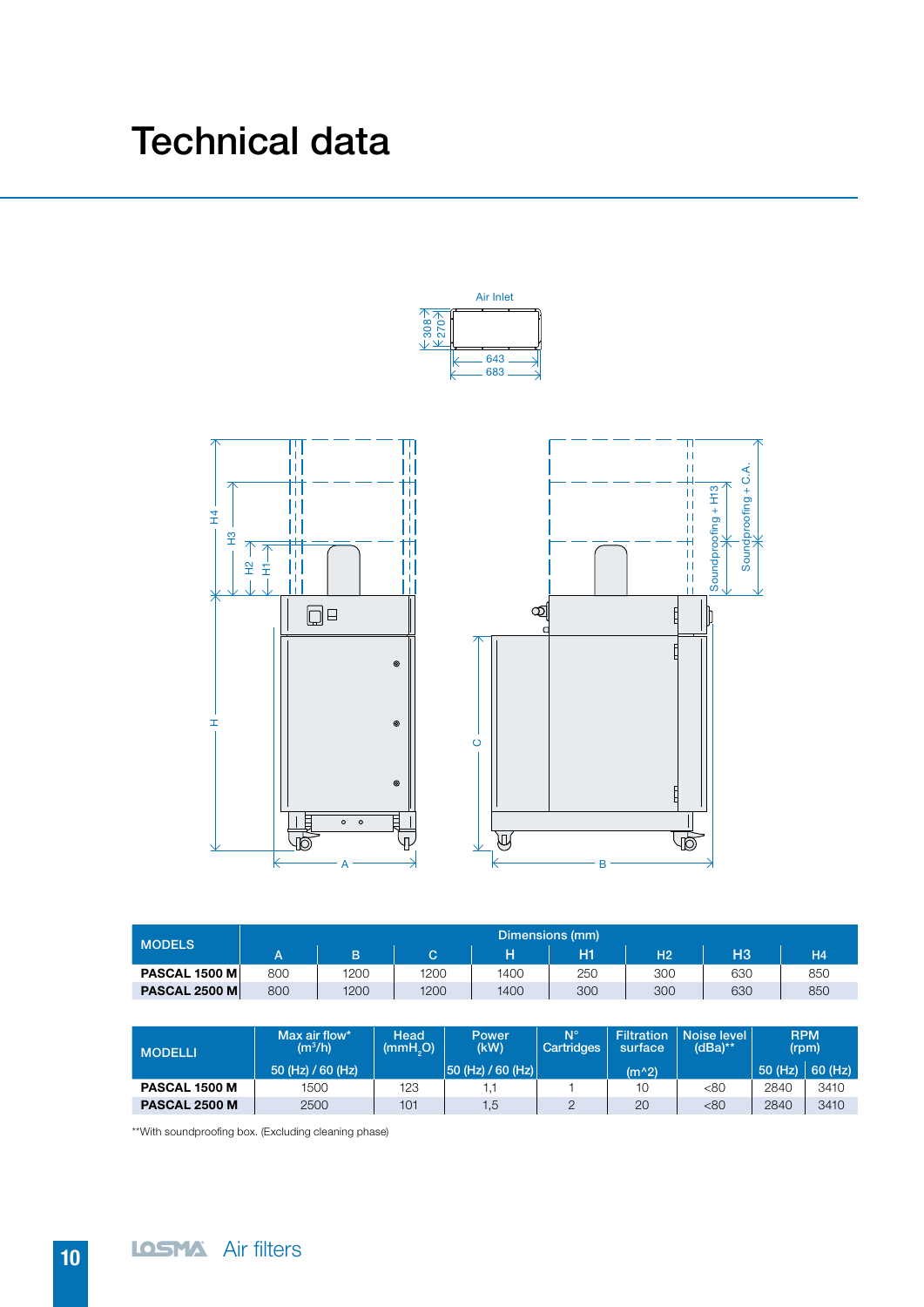

# **Optional**